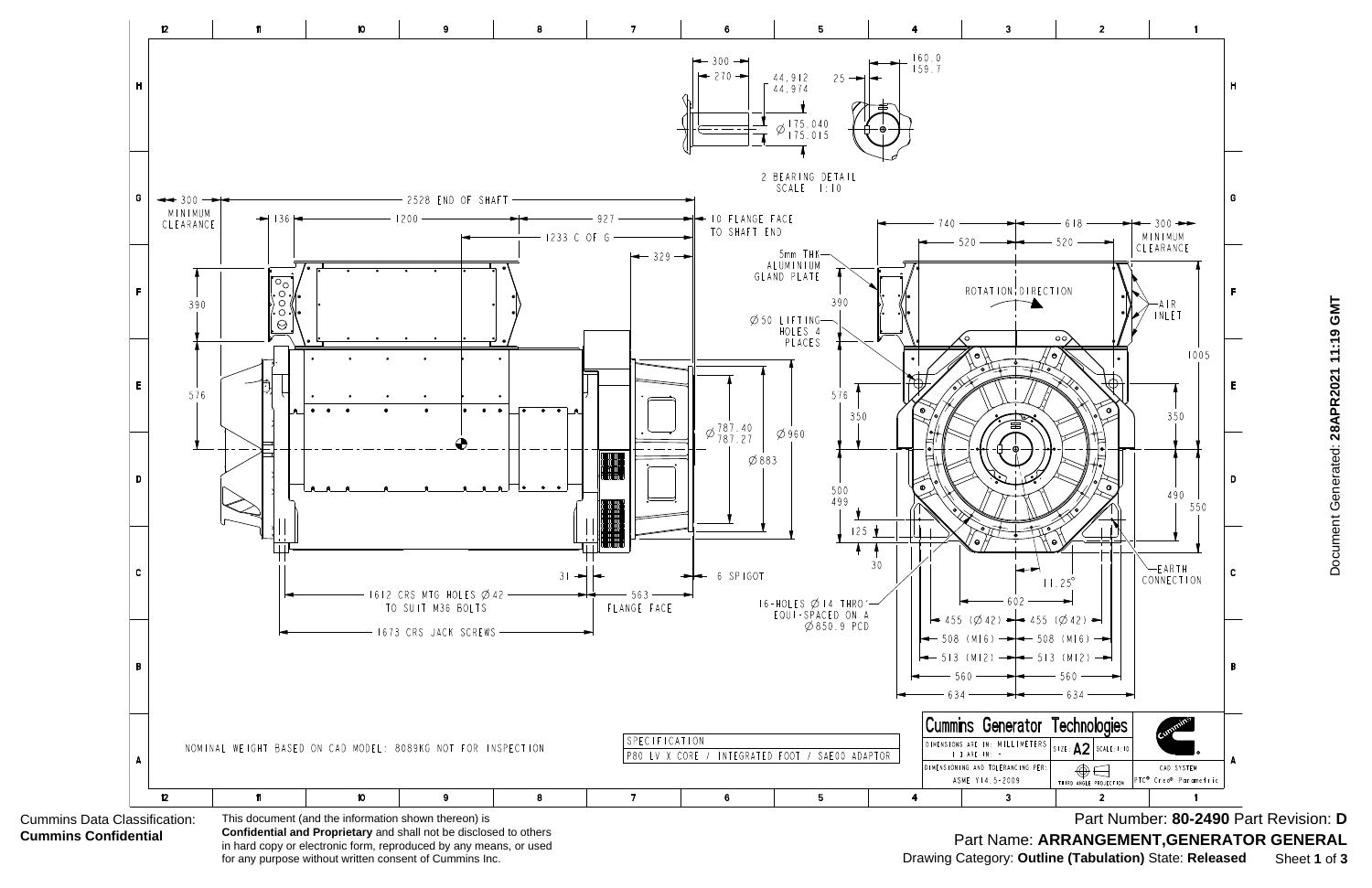Cummins Data Classification: **Cummins Confidential**



**Confidential and Proprietary** and shall not be disclosed to others in hard copy or electronic form, reproduced by any means, or used for any purpose without written consent of Cummins Inc.

Document Generated: 28APR2021 11:19 GMT Document Generated: **28APR2021 11:19 GMT**

Part Number: **80-2490** Part Revision: **D** Part Name: **ARRANGEMENT,GENERATOR GENERAL** Drawing Category: **Outline (Tabulation)** State: **Released** Sheet **2** of **3**